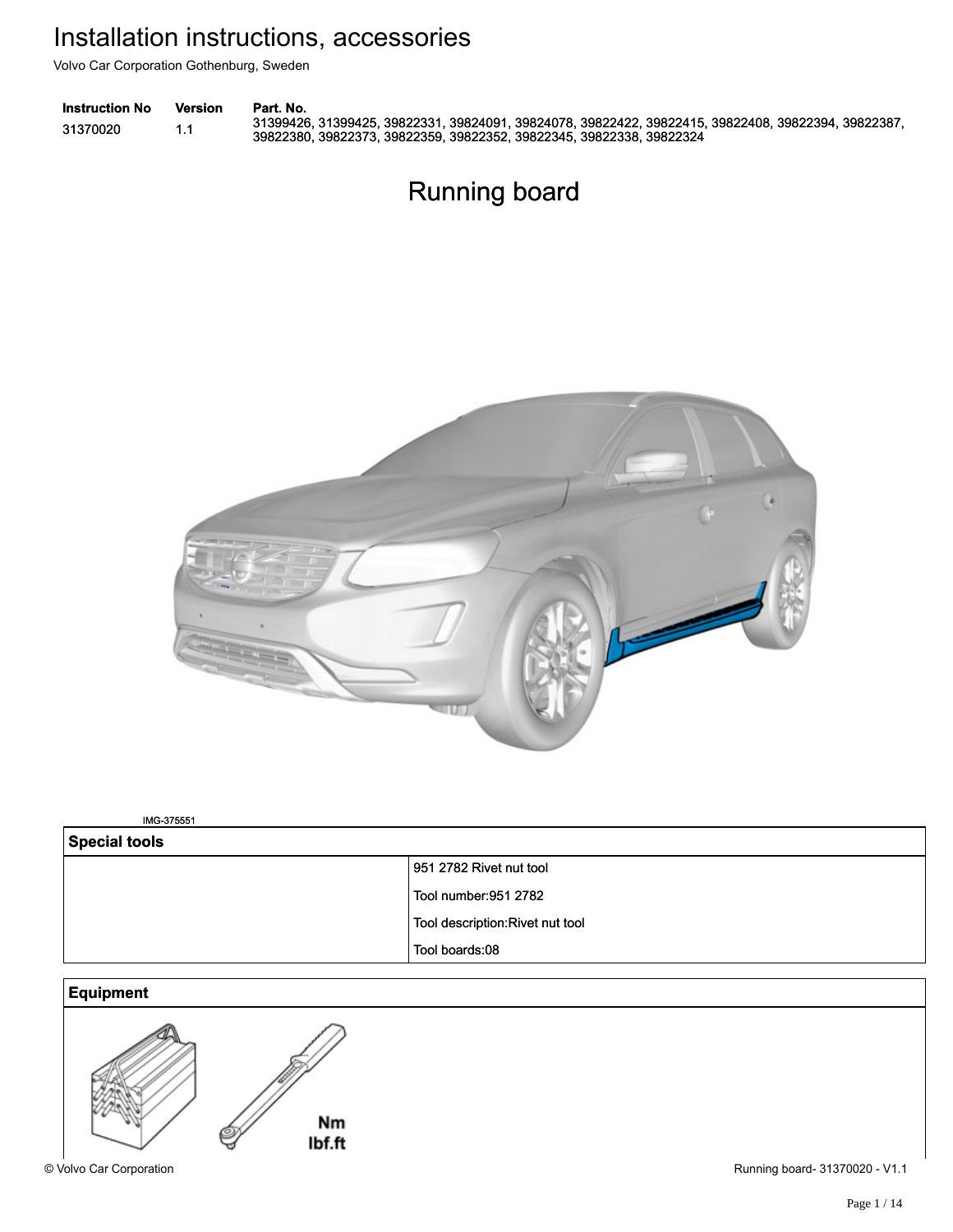Volvo Car Corporation Gothenburg, Sweden

IMG-345497 IMG-239664  $\mathbf{D}$ B с Ε F A x8 x8 x14 G Н x16 **x8**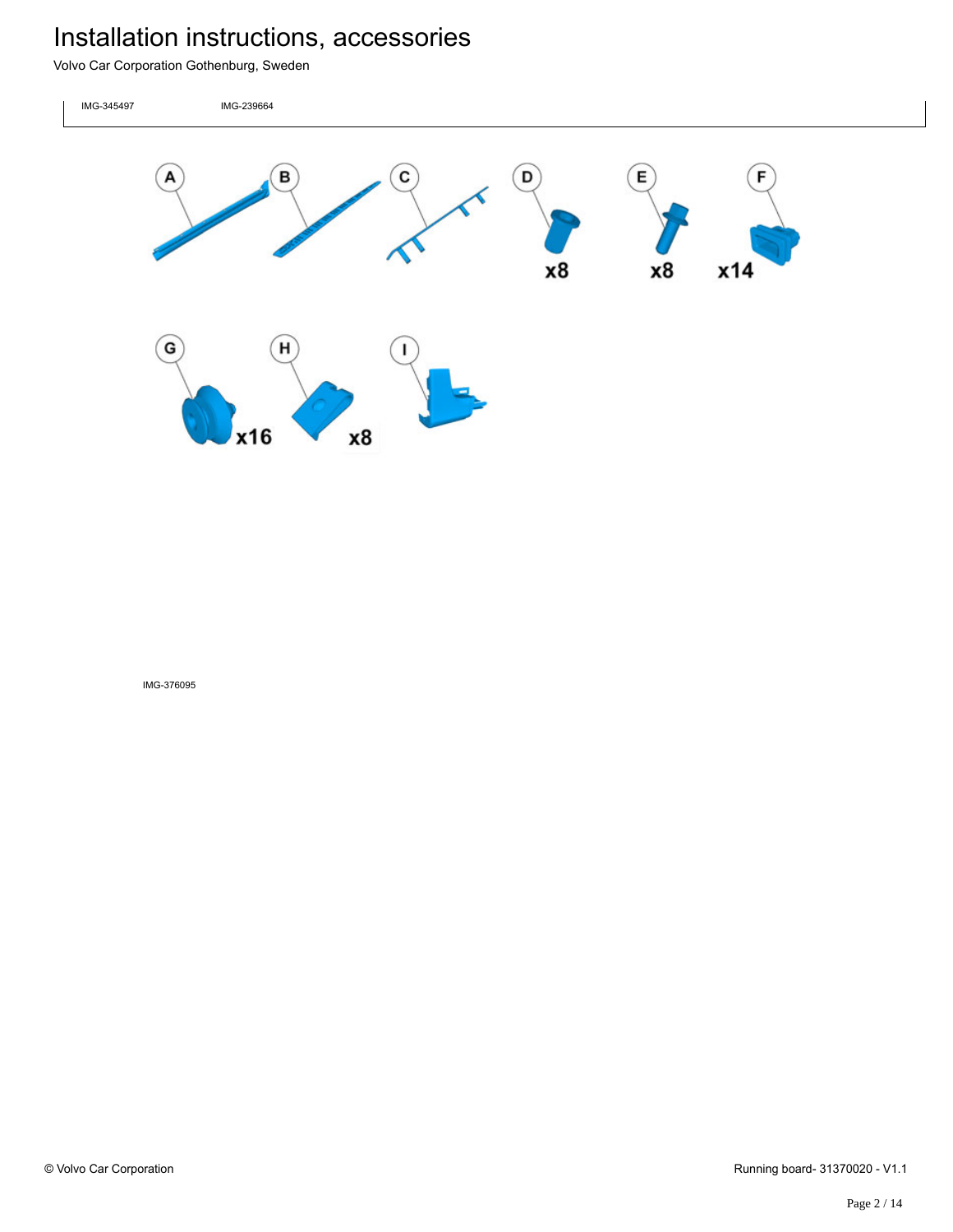|                | Information                                                                                                                                                        |
|----------------|--------------------------------------------------------------------------------------------------------------------------------------------------------------------|
| 1              | Read through all of the instructions before starting installation.                                                                                                 |
|                | Notifications and warning texts are for your safety and to<br>minimise the risk of something breaking during installation.                                         |
|                | Ensure that all tools stated in the instructions are available<br>before starting installation.                                                                    |
|                | Certain steps in the instructions are only presented in the form of<br>images. Explanatory text is also given for more complicated<br>steps.                       |
|                | In the event of any problems with the instructions or the<br>accessory, contact your local Volvo dealer.                                                           |
|                | <b>Color symbols</b>                                                                                                                                               |
| $\overline{c}$ |                                                                                                                                                                    |
| 3              | Note!<br>This colour chart displays (in colour print and electronic<br>version) the importance of the different colours used in the<br>images of the method steps. |
|                | 1. Used for focused component, the component with<br>which you will do something.                                                                                  |
|                | 2. Used as extra colors when you need to show or<br>differentiate additional parts.                                                                                |
|                | 3. Used for attachments that are to be removed/installed.<br>May be screws, clips, connectors, etc.                                                                |
|                | 4. Used when the component is not fully removed from<br>the vehicle but only hung to the side.                                                                     |
|                | 5. Used for standard tools and special tools.                                                                                                                      |
| IMG-363036     | 6. Used as background color for vehicle components.                                                                                                                |
|                | Preparation                                                                                                                                                        |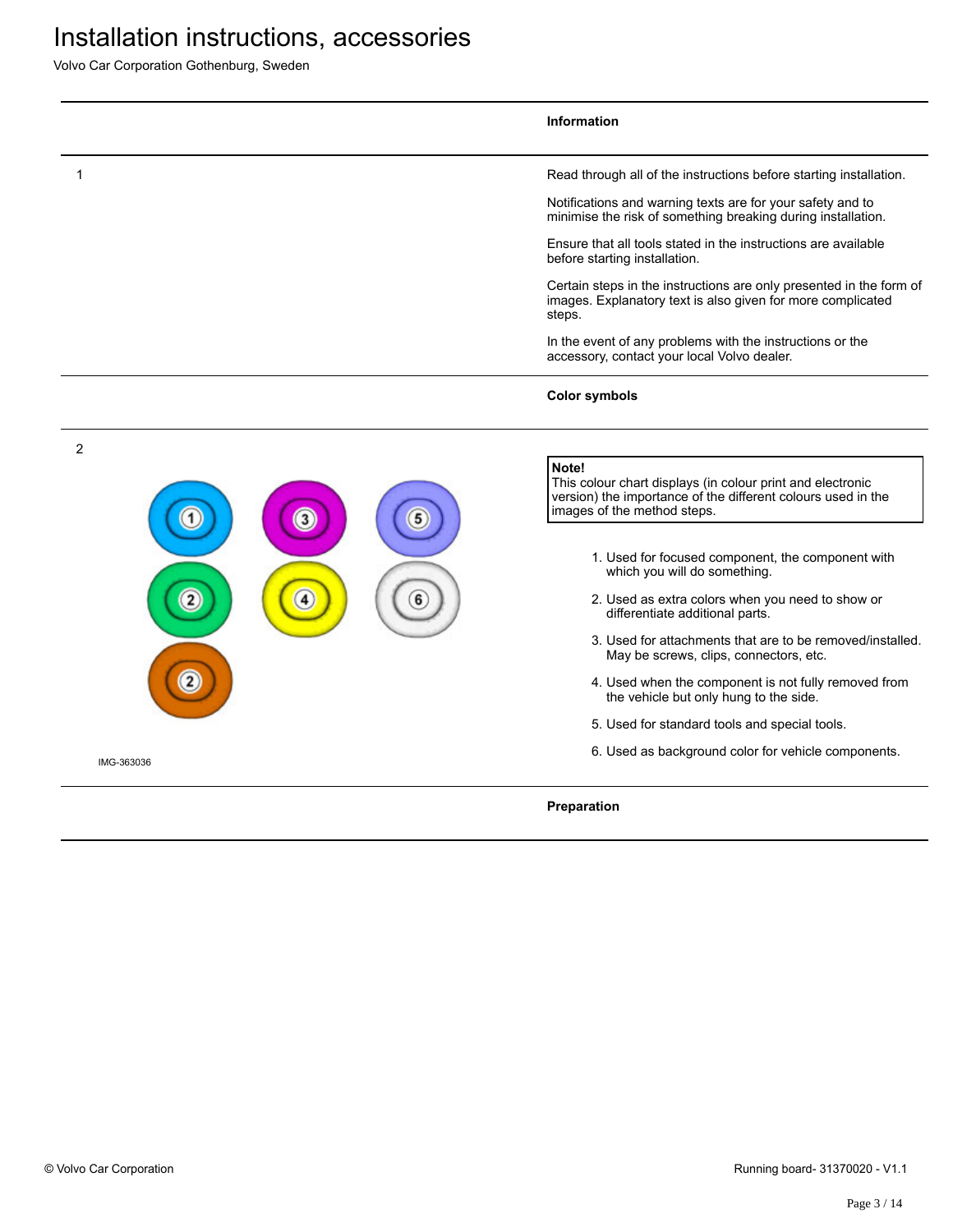Volvo Car Corporation Gothenburg, Sweden



IMG-245980

4 **40** 

Set the ignition key to position 0.

Wait for about 2 minutes until the vehicle has gone to sleepmode.



Remove the screws.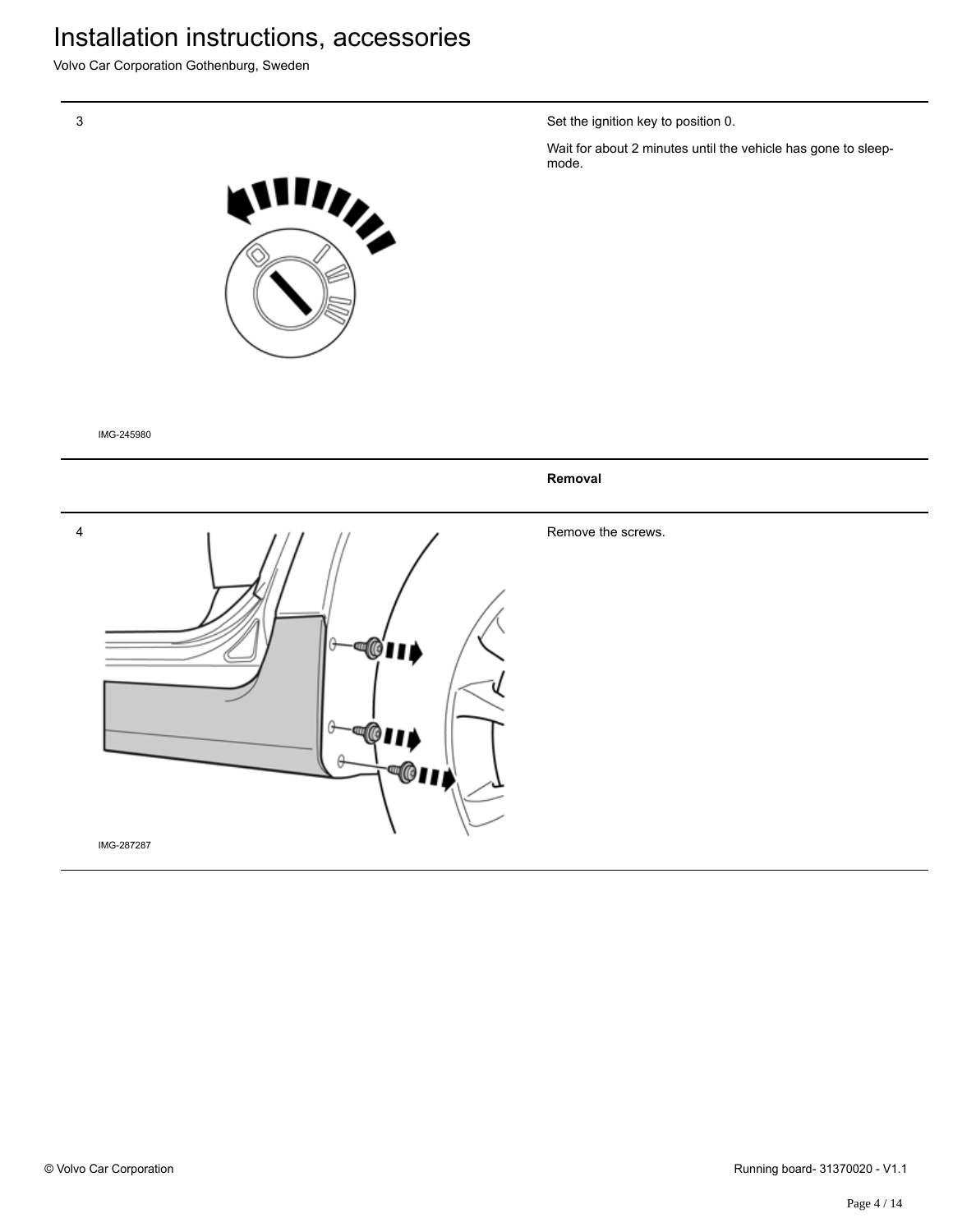Volvo Car Corporation Gothenburg, Sweden



Remove the screws.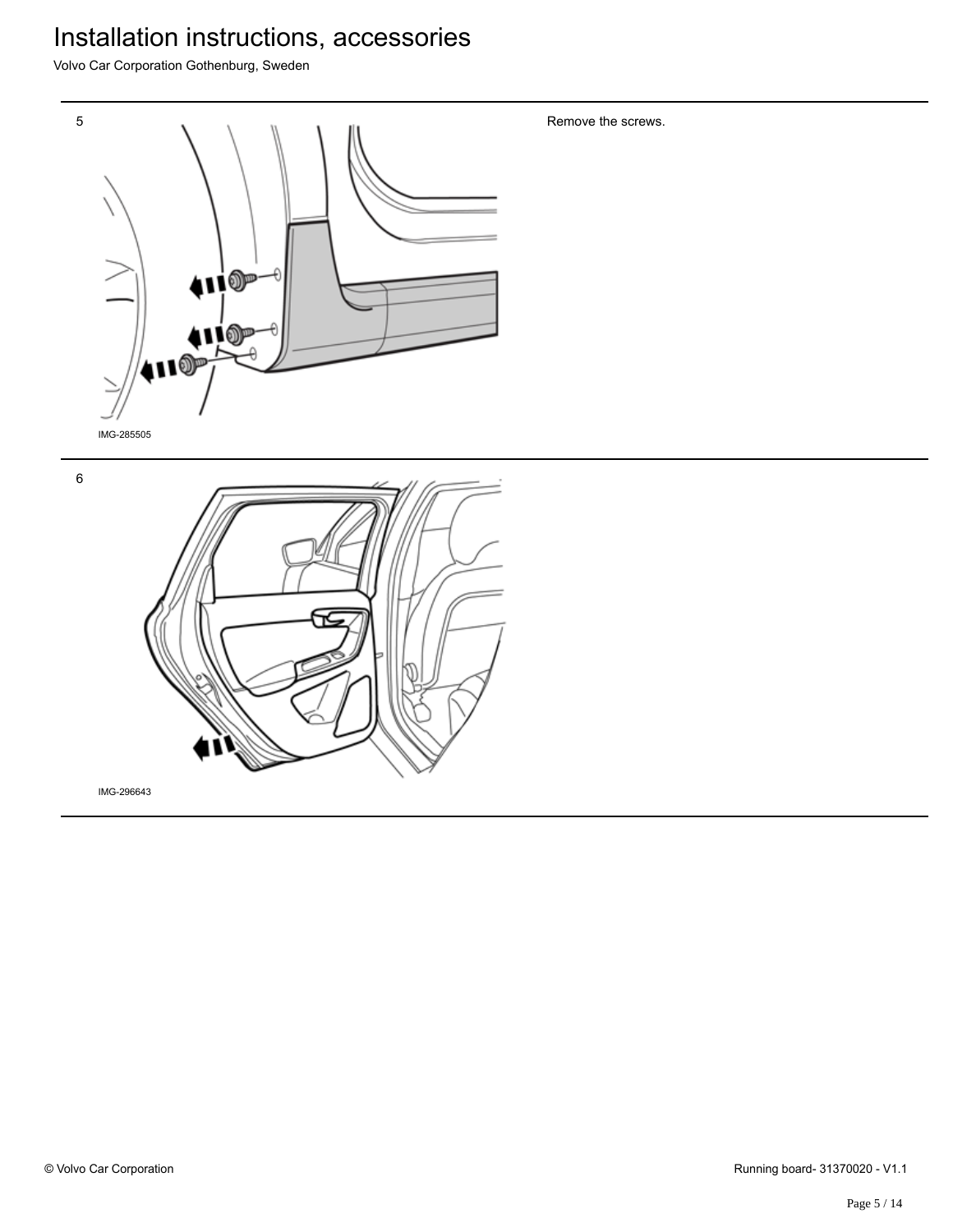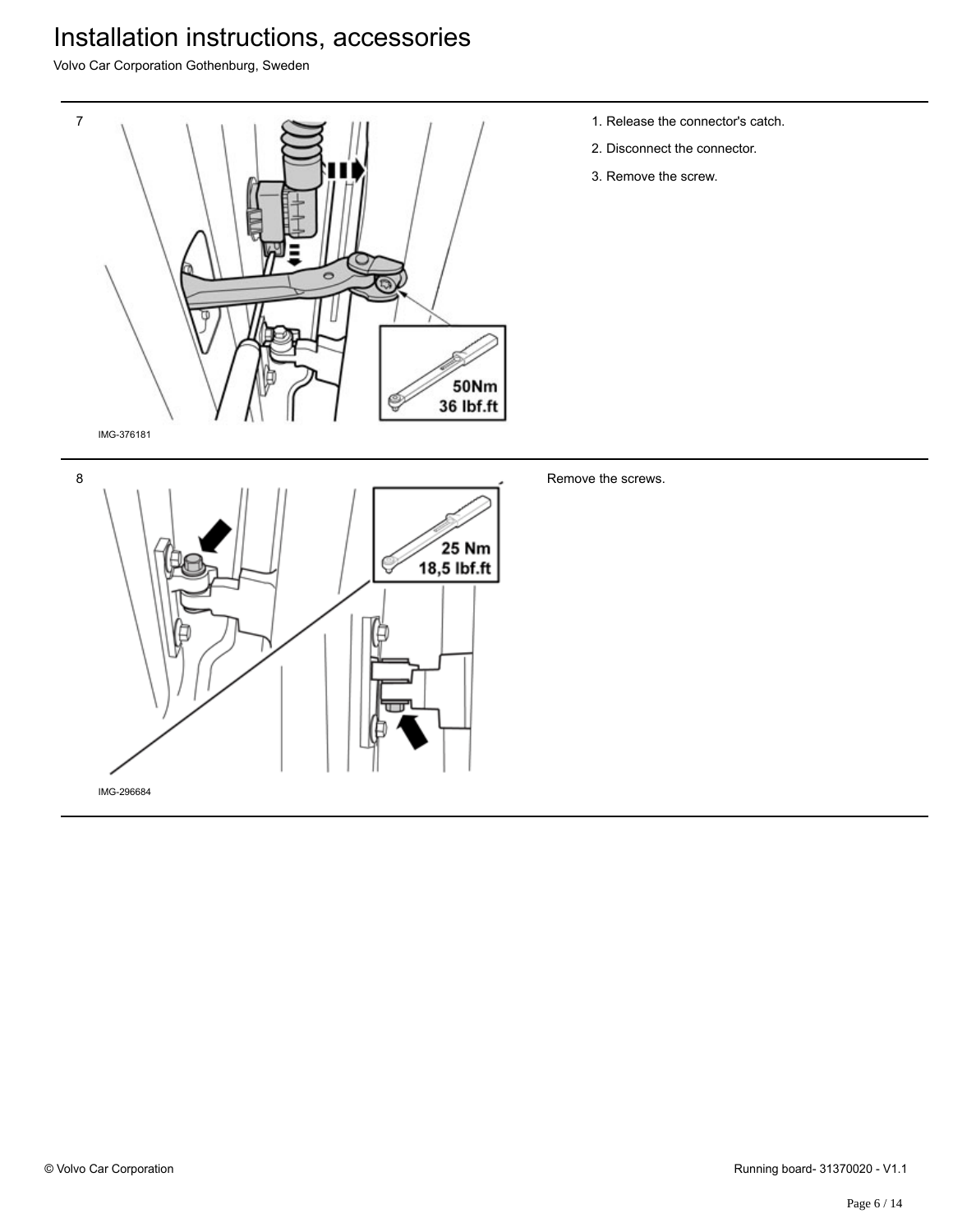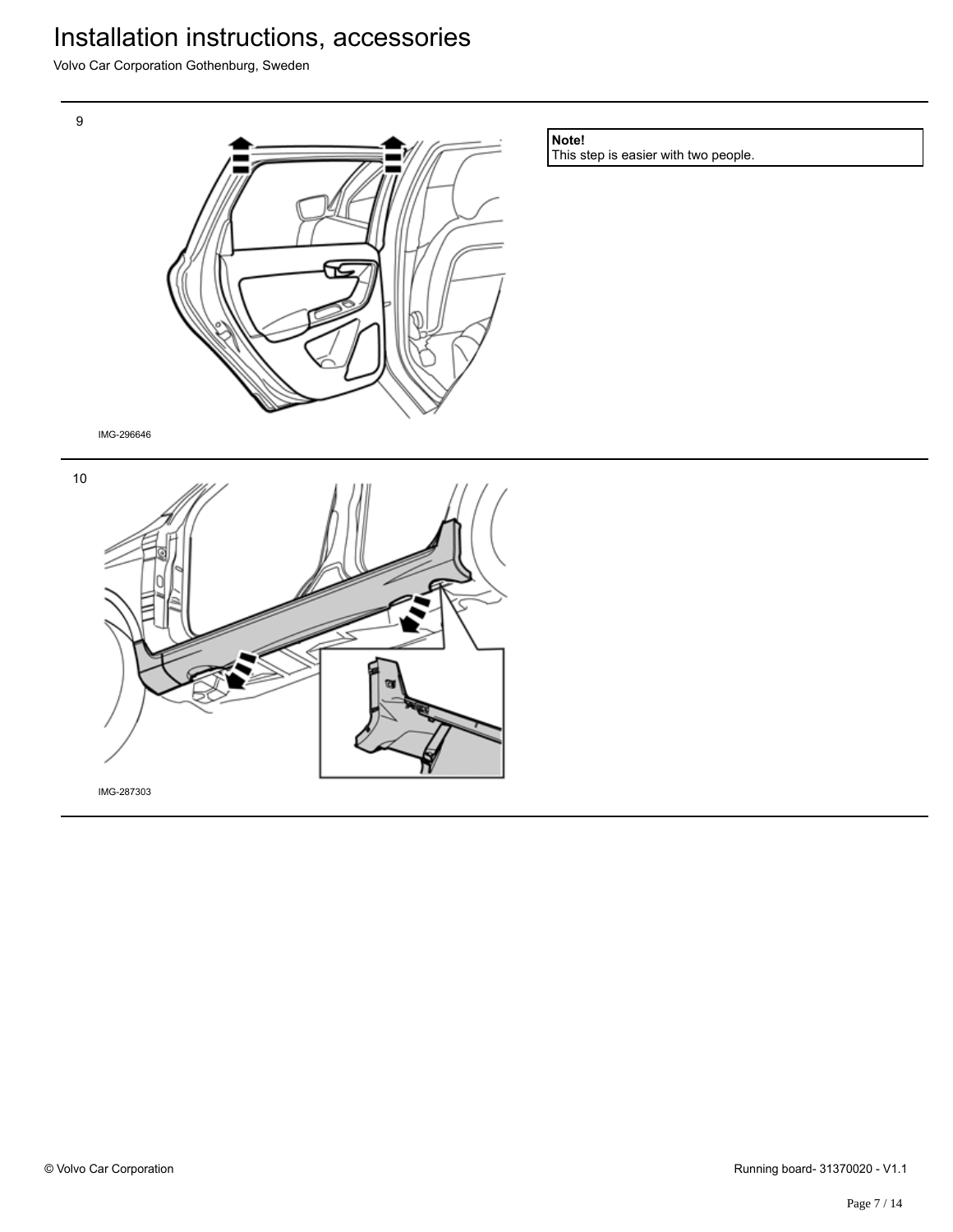Volvo Car Corporation Gothenburg, Sweden



IMG-287304



Release the catches.

Remove the rubber strip.

Detach the panel.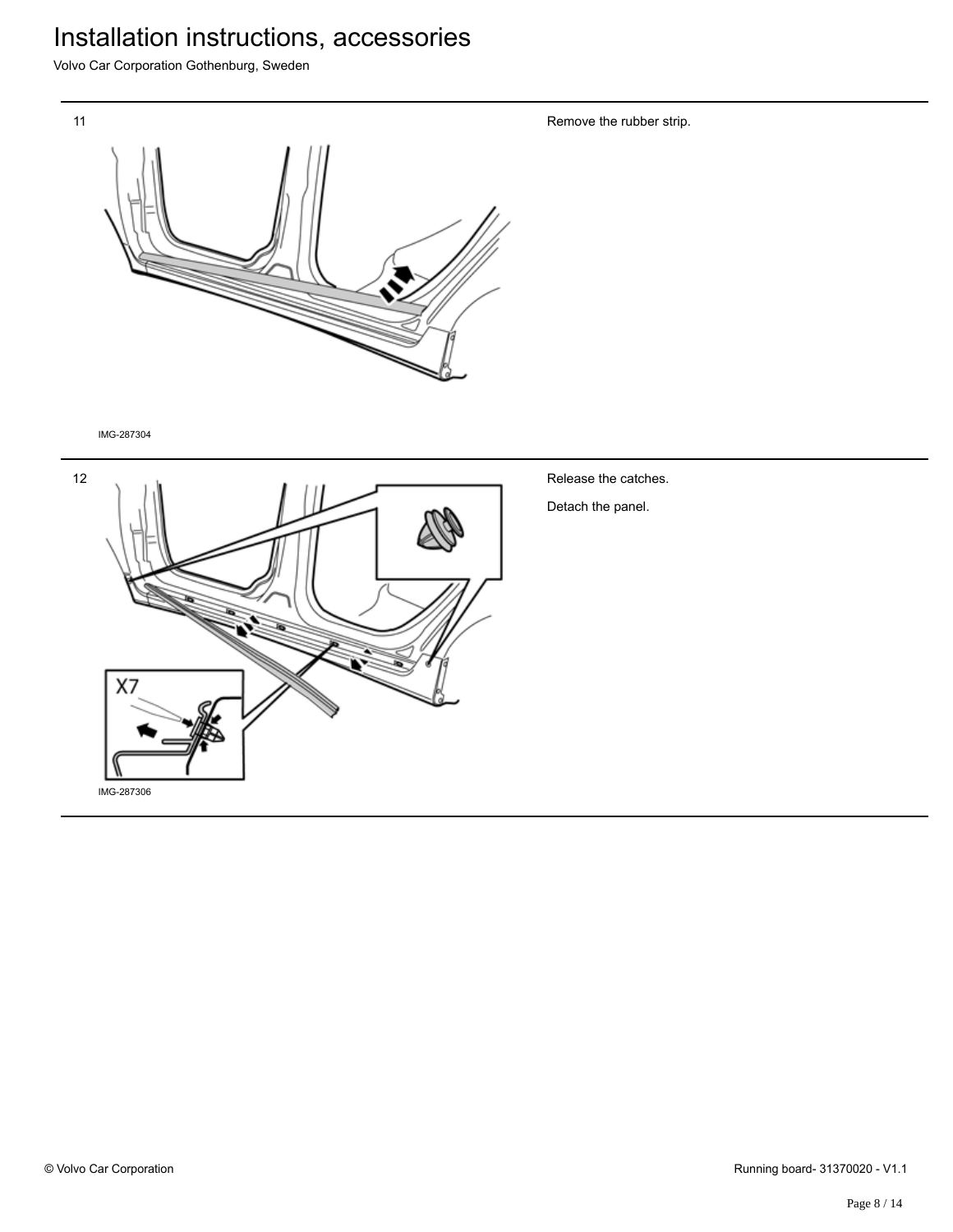Volvo Car Corporation Gothenburg, Sweden



Remove all clips (8 pcs on each side) from the door sill, and in the front and rear wings, and replace them with new ones.

IMG-296663

**Accessory installation**

14

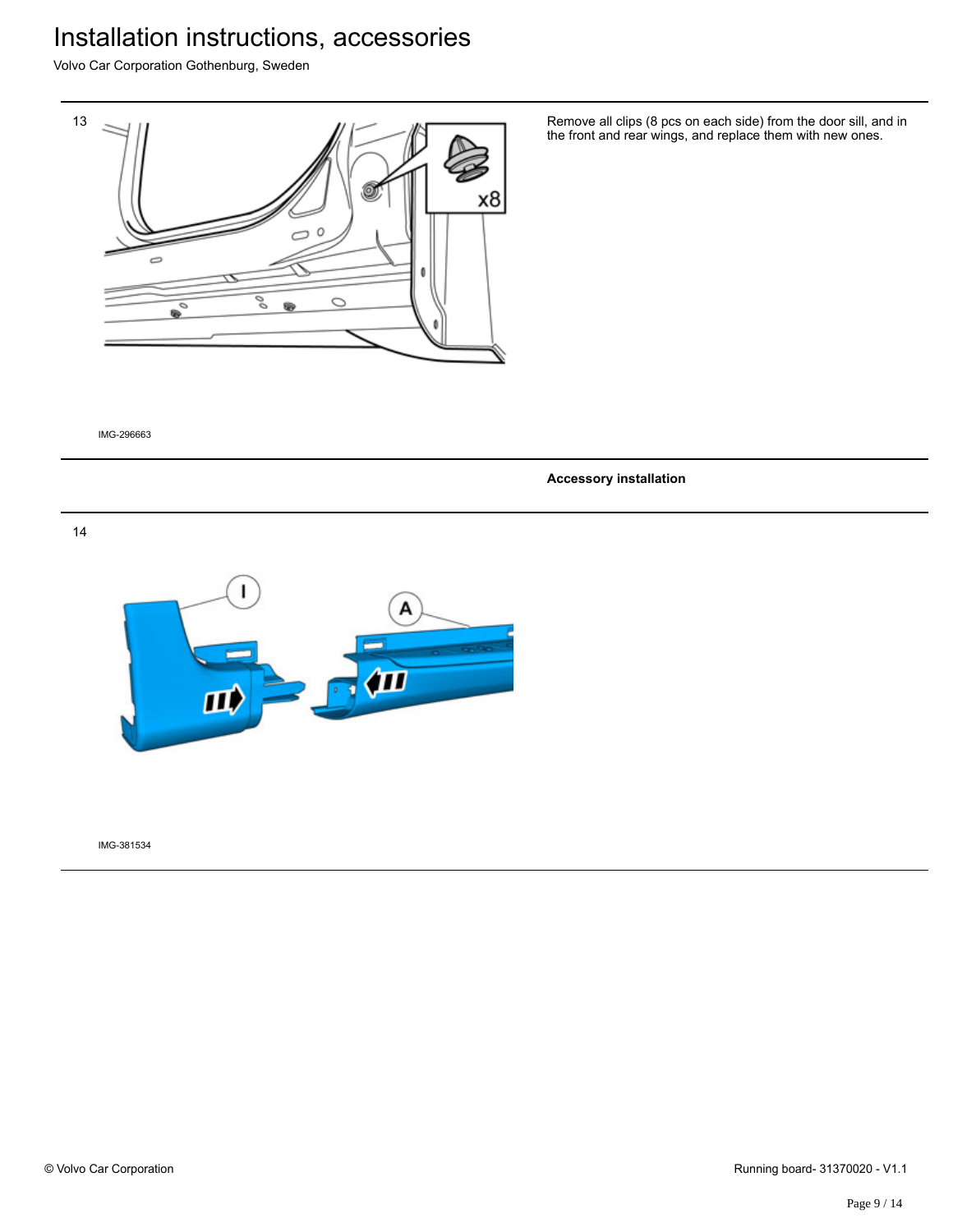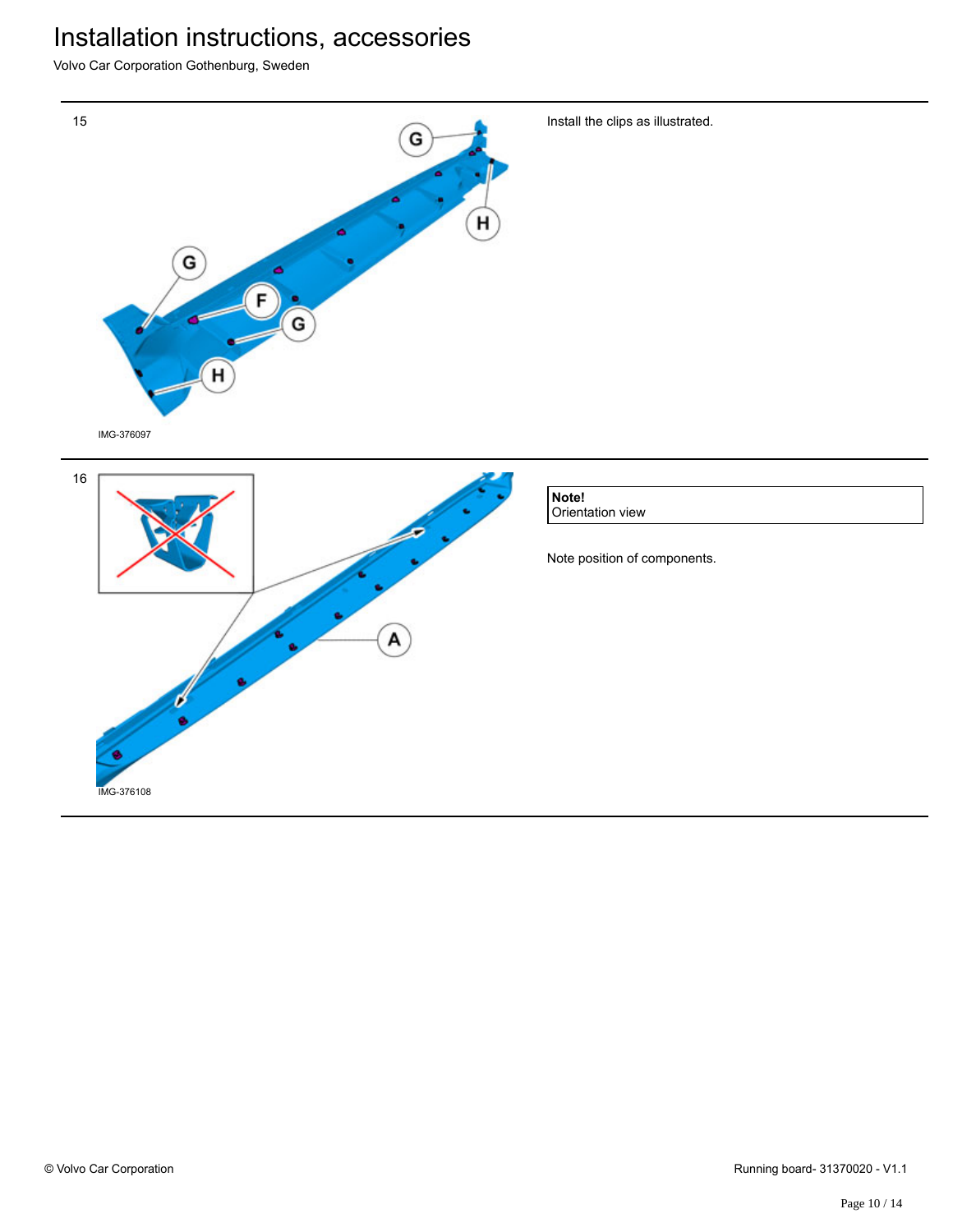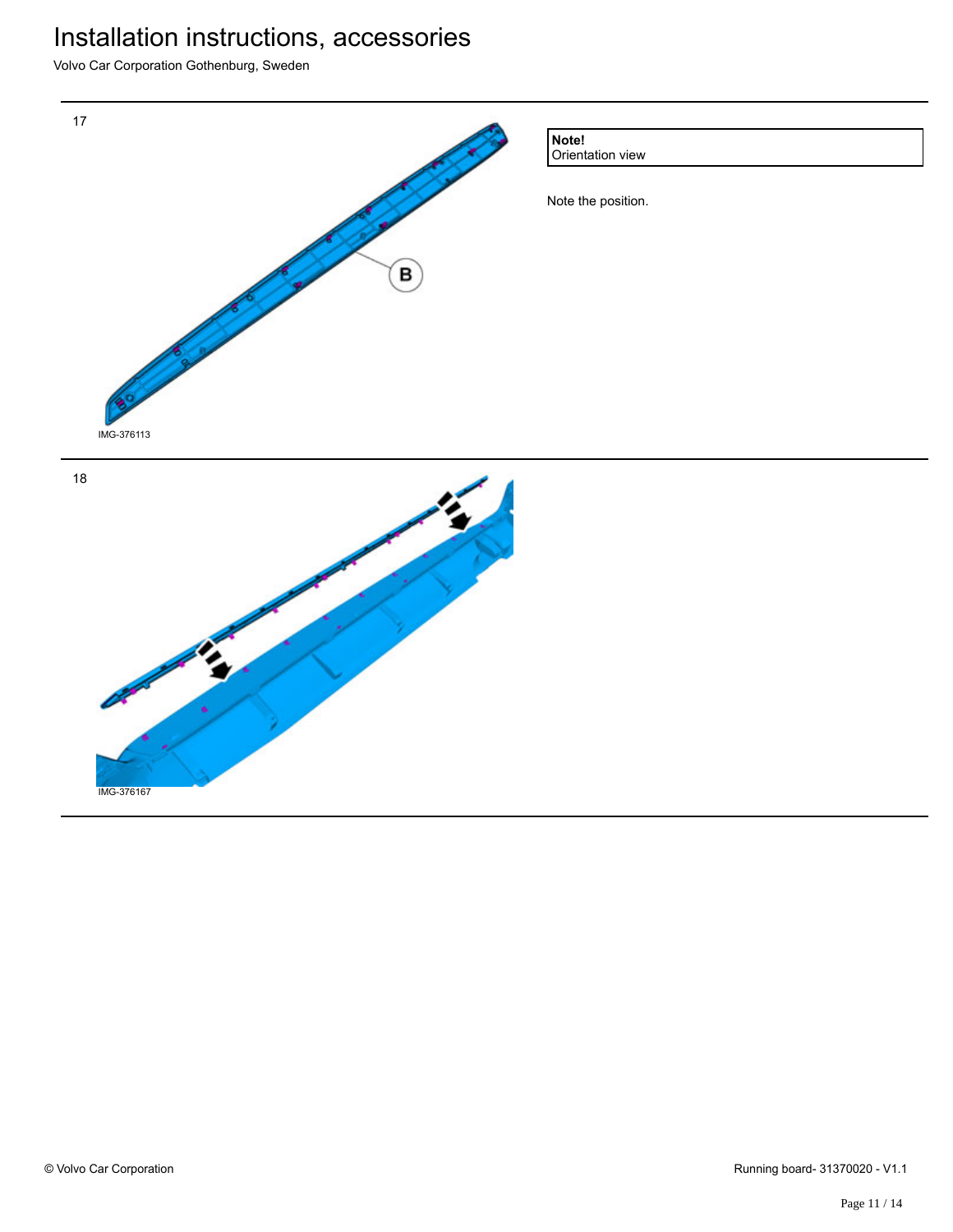Volvo Car Corporation Gothenburg, Sweden



20

Reinstall the rubber weatherstrip.

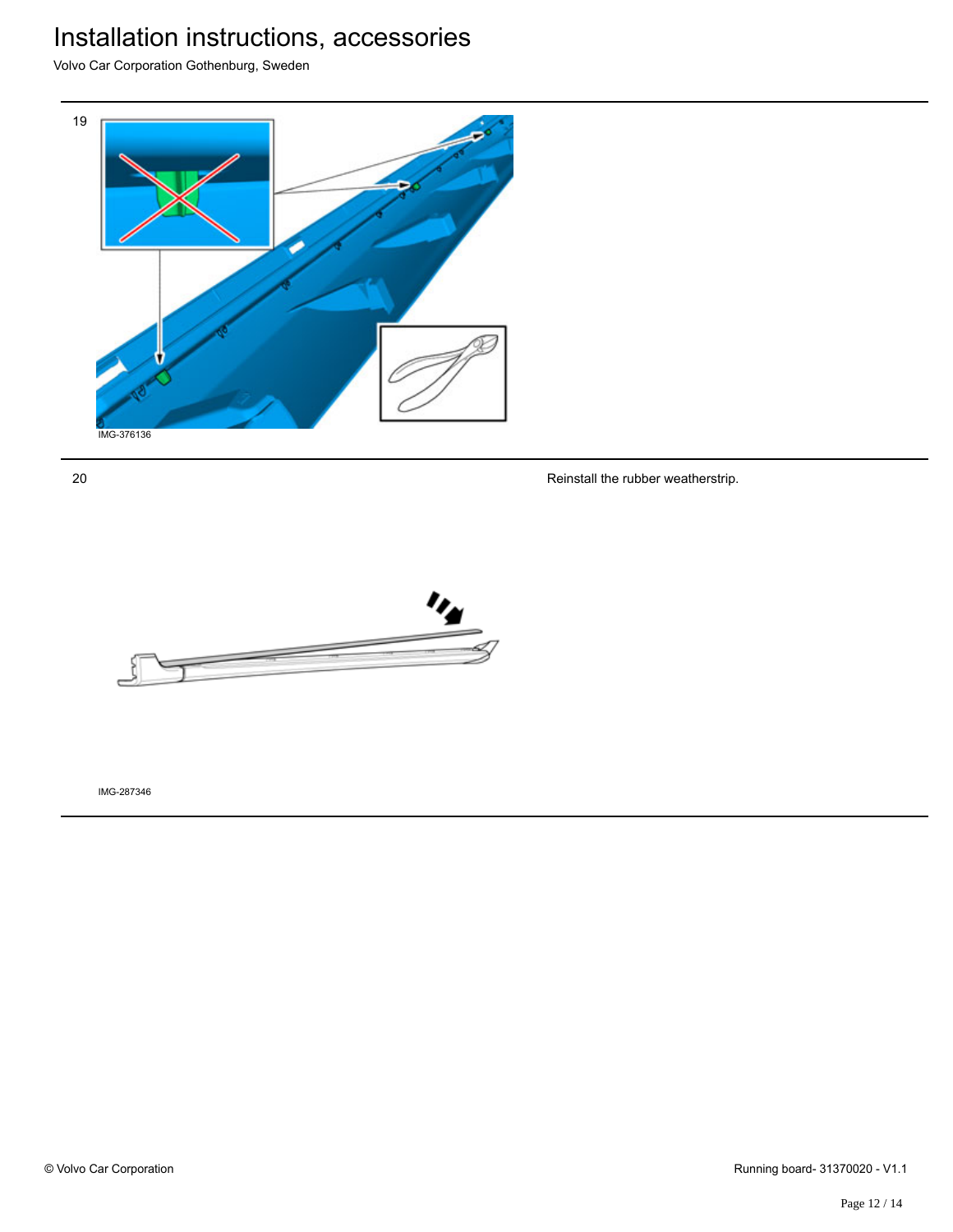Volvo Car Corporation Gothenburg, Sweden



Install the nut.

Note the position.

**Use special tool:** T9512782, Rivet nut tool

#### IMG-376305



- 1. Install component that comes with the accessory kit.
- 2. Install the screws.

#### 3.

**Note!** Keep the part stretched during installation.

- 4.
	- **Tightening torque:** M10 , 50 Nm